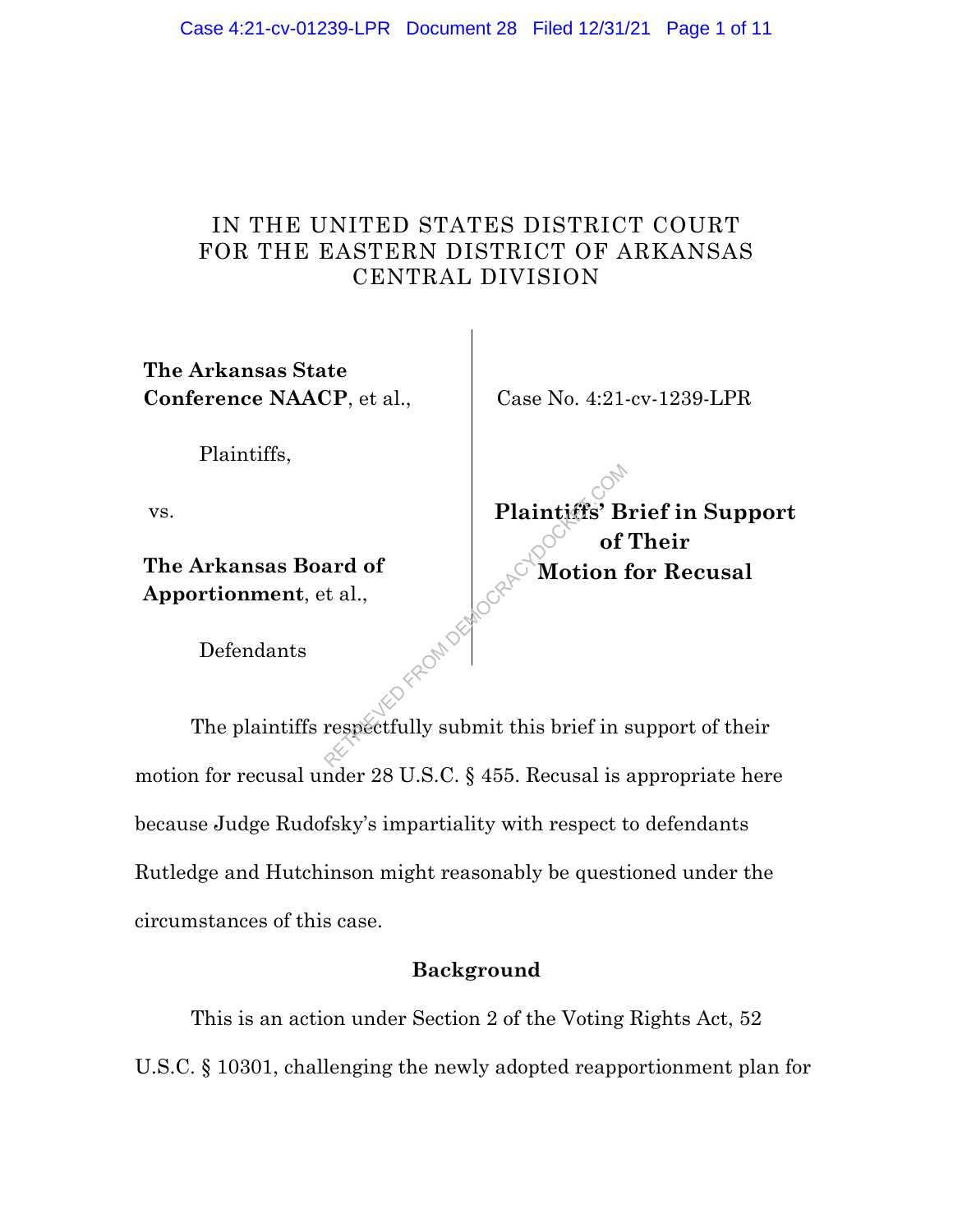the Arkansas House of Representatives. The plaintiffs are non-partisan, non-profit, interracial membership organizations, and they seek declaratory and injunctive relief on the ground that the plan dilutes Black voting strength. The defendants are the Arkansas Board of Apportionment, which drew the plan; the three state officials who comprise the Board (Governor Asa Hutchinson, Attorney General Leslie Rutledge, and Secretary of State John Thurston); and the State of Arkansas itself.

Because of their roles in the reapportionment process, Attorney General Rutledge and Governor Hutchinson are likely to be witnesses in this case. *See, e.g.*, *Jeffers v. Beebe*, 895 F. Supp. 2d 920, 937 (E.D. Ark. 2012) (citing the testimony of the Governor and Attorney General in a case challenging Arkansas Board of Apportionment's reapportionment plan following 2010 census). They were key decisionmakers in adopting the challenged plan and, under the applicable law, their justification for the plan is a relevant circumstance. *See, e.g., Thornburg v. Gingles*, 478 U.S. 30, 45 (1986) (evidence regarding the policy underlying the challenged practice "may have probative value"). It is quite common in redistricting cases for legislators and other officials who were Example Thurston); and<br>ir roles in the reapportionment p<br>d Governor Hutchinson are likel<br>feffers v. Beebe, 895 F. Supp. 2d 9<br>timony of the Governor and Attor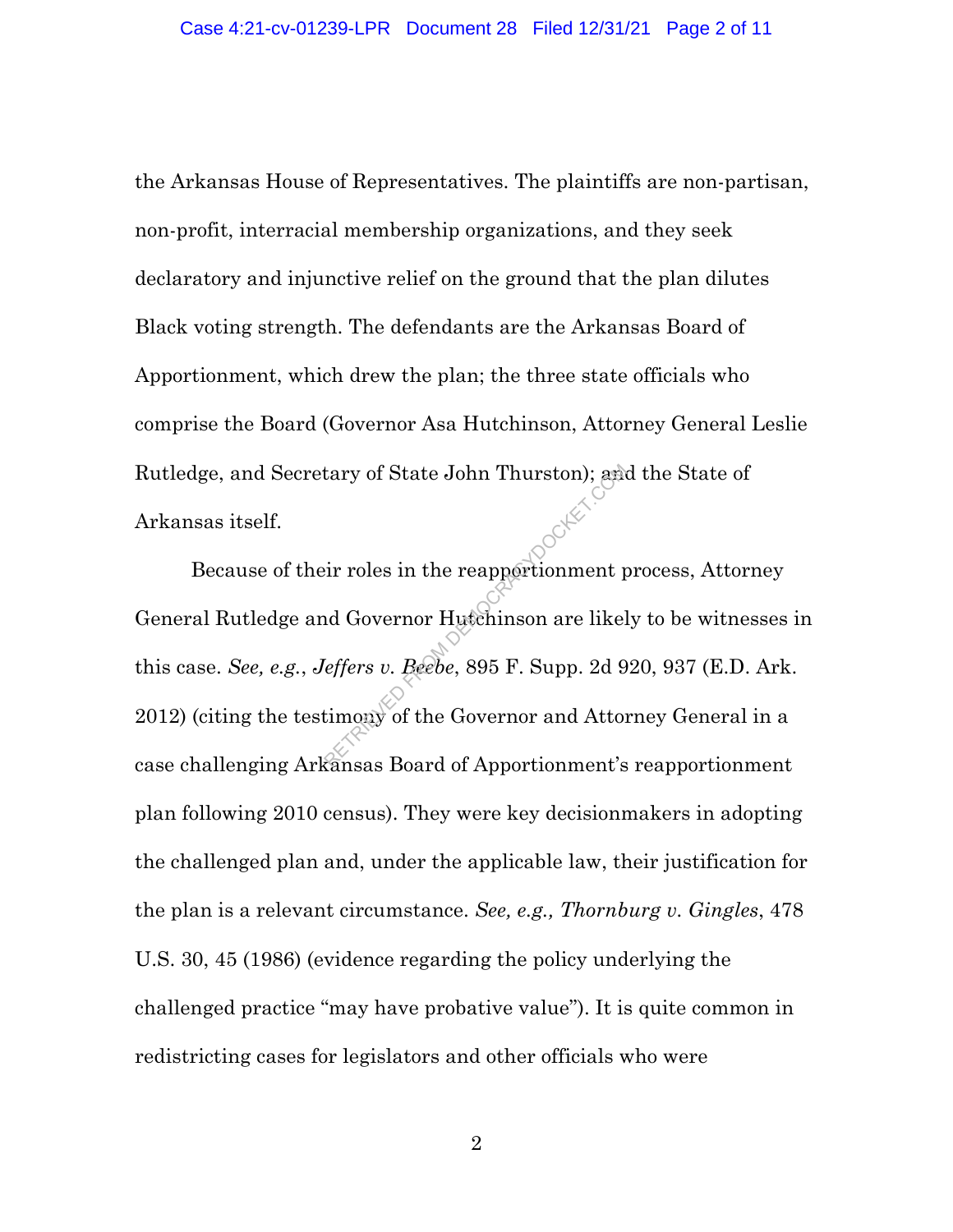responsible for adopting a challenged plan to be critical witnesses who testify at trial and/or through deposition.

The case has been assigned to the Honorable Lee Rudofsky, United States District Judge in the Eastern District of Arkansas, who, prior to his appointment to the bench in 2019, made contributions to Rutledge and Hutchinson's most recent campaigns for their current terms in office; held a fundraiser for Rutledge; and was appointed to the role of Arkansas Solicitor General by Rutledge, and served under her for a number of years. According to public records, Judge Rudofsky and his wife hosted a fundraiser at their home in 2018 for the reelection campaign of Attorney General Leslie Rutledge, one of the named defendants in this case who is also likely to be a witness. (Exhibit 1: Rudofsky Judicial Questionnaire at 25.) Rutledge had previously appointed Judge Rudofsky to his former position of Arkansas Solicitor General in 2015, and Judge Rudofsky worked for Rutledge in that role from 2015 to 2018. (*Id.* at 24, 29.) According to other public records, Judge Rudofsky also donated \$1,000 to Rutledge in 2017 and \$500 in 2018 to candidate Asa Hutchinson, another one of the named defendants in this case who is likely to be a witness. (Exhibit 2: Political Donations a fundraiser for Rutledge; and s<br>icitor General by Rutledge, and s<br>According to public records, Judg<br>iser at their home in 2018 for the<br>y General Leslie Rutledge, one of<br>ase who is also likely to be a with<br>restionnaire at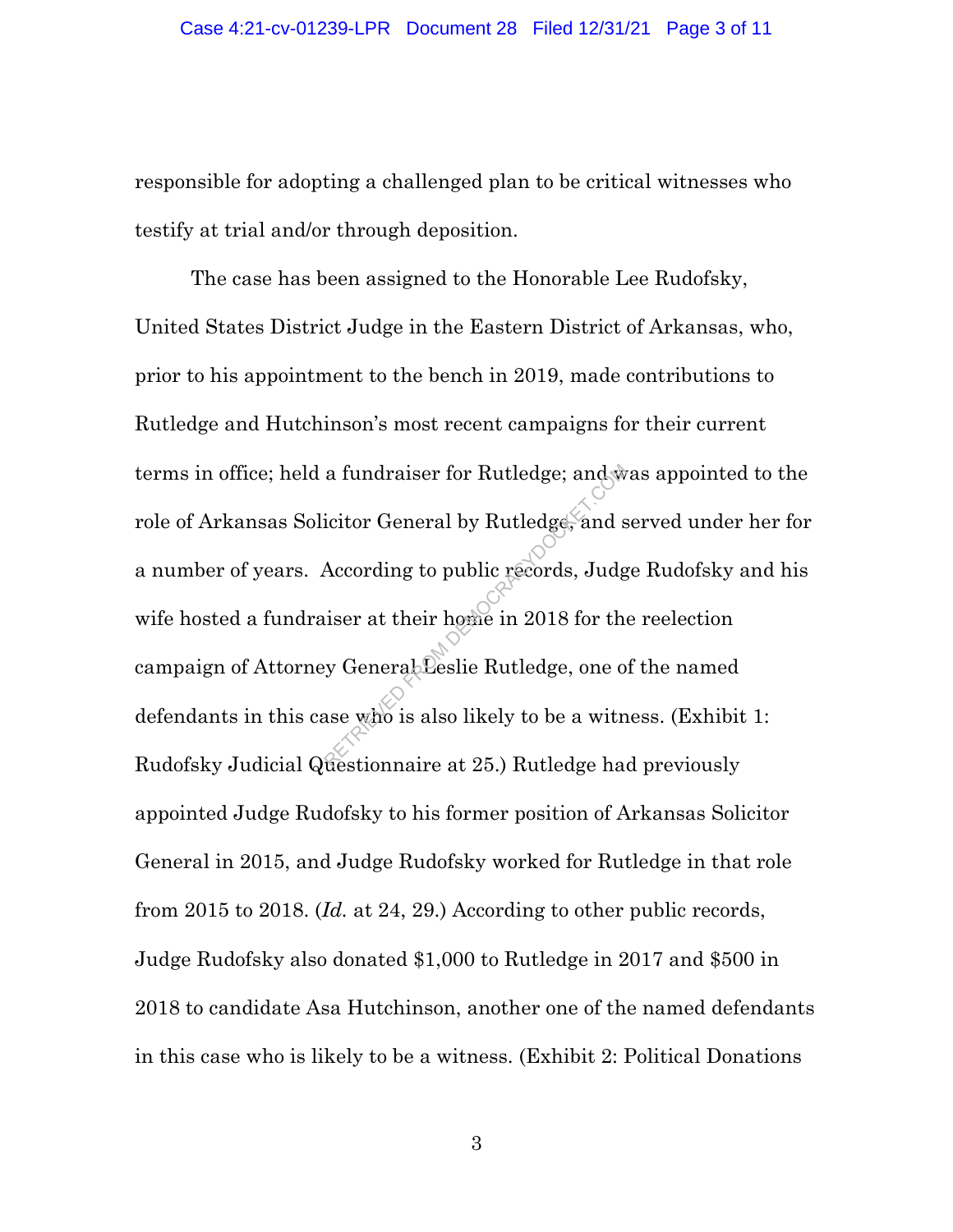of Lee Rudofsky, OpenSecrets, https://www.opensecrets.org/donorlookup/results?cand=&cycle=&employ=&name=Lee+Rudofsky&state=A  $R\&zip=.)$ 

Because this case involves a statewide redistricting plan and a claim of racial discrimination leveled against the state's highest elected officials, this is a case of significant public importance, and one that is likely to be scrutinized closely by the media and by the public at large. Thus, avoiding even the appearance of partiality is crucial for ensuring public confidence in the judicial system and respect for the ultimate outcome of this action. Red closely by the media and by the<br>the appearance of partiality is computed to the judicial system and respect for<br>on.<br> $\mathbf{B}$  iscussion<br>bart of Section 455 provides as follows:

## **Discussion**

The relevant part of Section 455 provides as follows:

(a) Any justice, judge, or magistrate judge of the United States shall disqualify himself in any proceeding in which his impartiality might reasonably be questioned.

(b) He shall also disqualify himself in the following circumstances:

> (1) Where he has a personal bias or prejudice concerning a party … ;

The test for disqualification under Section 455 is not whether the judge

in fact lacks partiality. Rather, it "is one of objective reasonableness,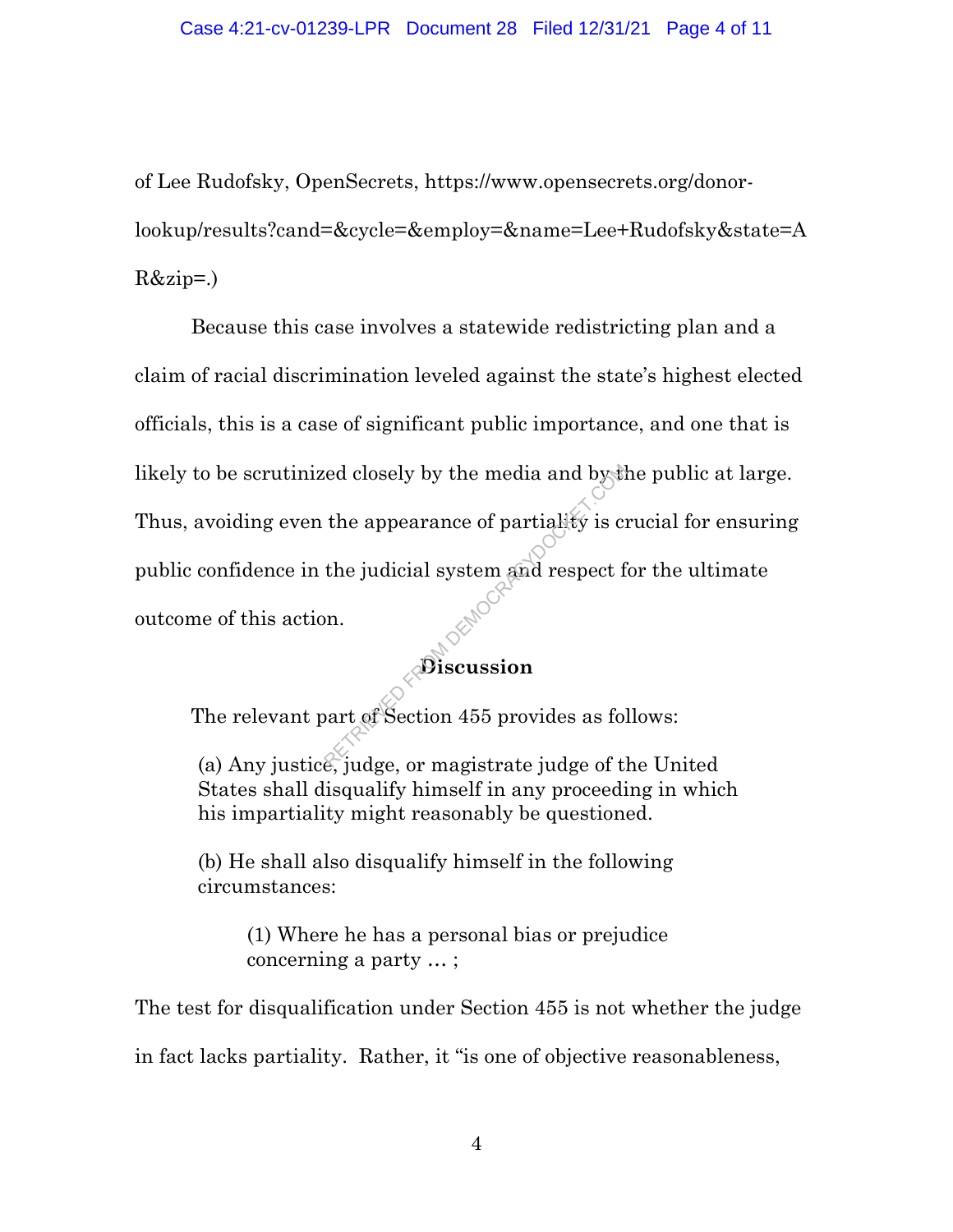that is, whether the judicial officer's impartiality might reasonably be questioned under the circumstances." *Lunde v. Helms*, 29 F. 3d 367, 370 (8th Cir. 1994). "It is well established that the recusal inquiry must be made from the perspective of a reasonable observer who is informed of all the surrounding facts and circumstances." *Cheney v. U.S. Dist. Court for Dist. of Columbia*, 541 U.S. 913, 924 (2004) (internal quotes omitted); *see also ISC Holding AG v. Nobel Biocare Fin. AG*, 688 F.3d 98, 107 (2nd Cir. 2012) ("The question ... is whether an objective, disinterested observer fully informed of the underlying facts, would entertain significant doubt that justice would be done absent recusal.") (internal quotes omitted); *Burton v. Ark. Sec'y of State*, No, 4:11-cv-00710, 2015 WL 11090414, at \*4 (E.D. Ark. Feb. 26, 2015) (Baker, J.). Representing the Underlying facts, would<br>at justice would be done absent represent to the underlying facts, would<br>at justice would be done absent represent to the Westerland CE.D. Ark. Feb. 26, 2015) (Baker

Here, Judge Rudofsky's support for the most recent candidacies of two defendants in this matter could lead a reasonable observer to question his impartiality toward those defendants. Judge Rudofsky's donations to Hutchinson and Rutledge are substantial and recent. His hosting of a fundraiser for Rutledge, moreover, suggests a connection that goes beyond casual politics and gives the appearance of impropriety.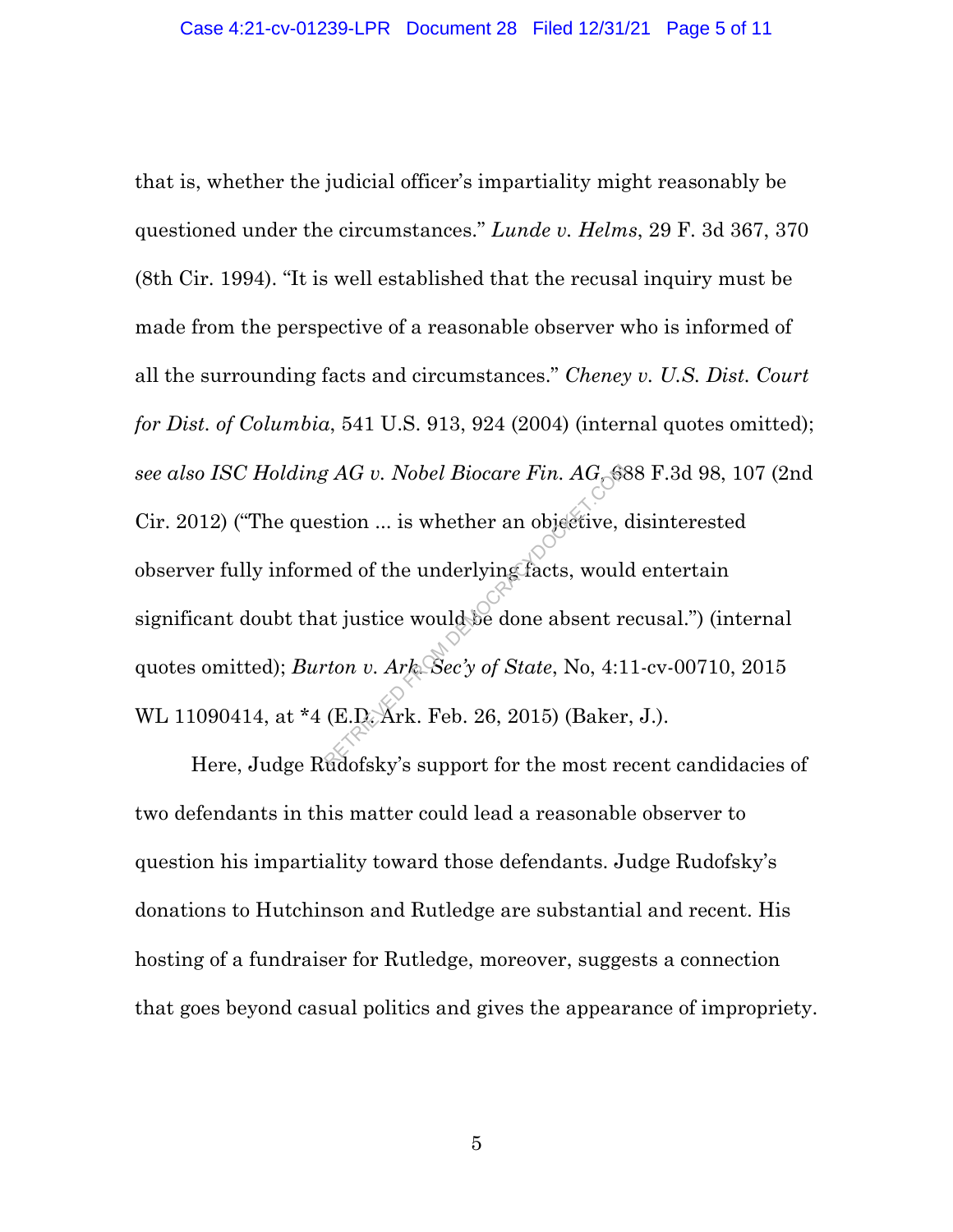These connections could plainly matter in this case. Hutchinson and Rutledge are two of the three members of the Arkansas Board of Apportionment, which drew the challenged plan. Their testimony is relevant under the applicable law. The plaintiffs will likely depose both of them, and they could very well be called to testify, whether by the plaintiffs or in their own defense, or both. Whoever presides over this case will undoubtedly have to make decisions that directly affect both of them. This is especially so because this is a bench trial. Thus, Judge Rudofsky will not only be making legal determinations, but would be called on as the trier of fact to make determinations as to the credibility of both of these witnesses. At a minimum, an "objective, disinterested observer" would question Judge Rudofsky's ability to make such determinations impartially as to his boss for three of the last six years who appointed him to his position as Arkansas Solicitor General and for whom he hosted a political fundraiser less than four years ago. *See supra* 2. ly have to make decisions that divergently so because this is a bench truly be making legal determination<br>of fact to make determinations:<br>esses. At a minimum, an "object stion Judge Rudofsky's ability to

This case is somewhat akin to *United States v. Bobo*, 323 F. Supp. 2d 1238 (N.D. Ala. 2004), where a judge recused himself because he determined that a reasonable observer could question his impartiality in

6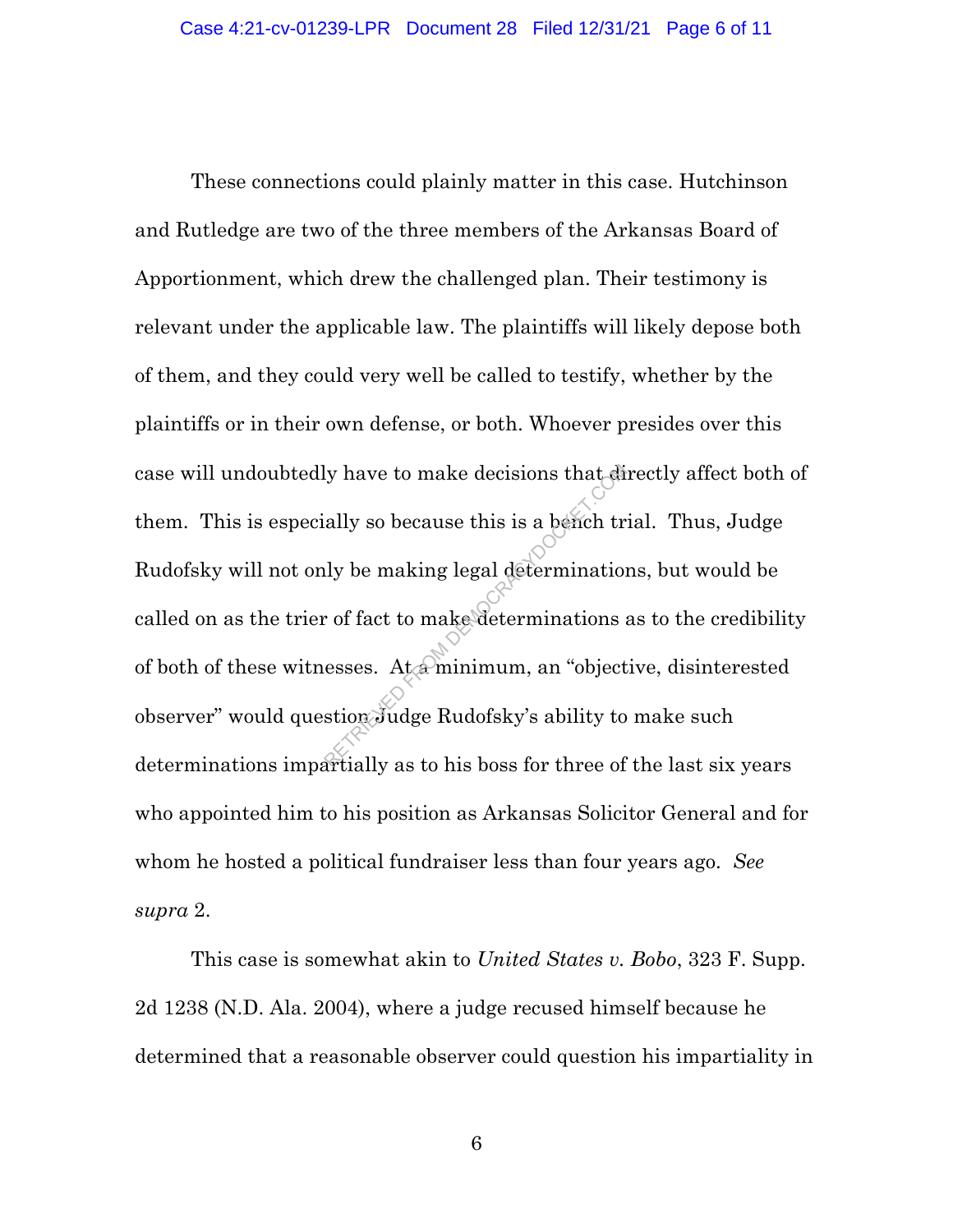a matter involving corruption allegations against Don Siegelman, the former Governor of Alabama. The judge disclosed that he was a distant relative of Siegleman's opponent, Bob Riley, and that he had attended a fundraiser for Riley's most recent campaign even though he had made no donation. *Id.* at 1239-40. Here, by contrast, Judge Rudofsky's connection is not with a political opponent of a party but with two of the defendants themselves. Judge Rudofsky did not merely attend a fundraiser without contributing; he *hosted* a fundraiser and gave substantial contributions. And unlike *Bobo*, this matter is a bench trial where Judge Rudofsky would serve as the finder of fact. *See supra* pp. 2-3. The appearance of partiality is thus much greater here than in *Bobo*, where recusal was found to be appropriate under Section 455. *See Bobo*, 323 F. Supp. 2d at 1243*.* Red a fundraiser and gave substated a fundraiser and gave substated as matter is a bench final where dinder of fact. See supra pp. 2-3. If we under Section 455. See Bobo,

The *Burton* case is also instructive. That 2015 decision by Judge Baker of this District involved Mr. Burton's termination from employment with then-Secretary of State Charlie Daniels' office. Daniels' successor, Secretary of State Mark Martin, moved for recusal against Judge Baker on the ground that she had co-hosted a fundraiser in 2010 for Pat O'Brien, who had been running against Daniels for

7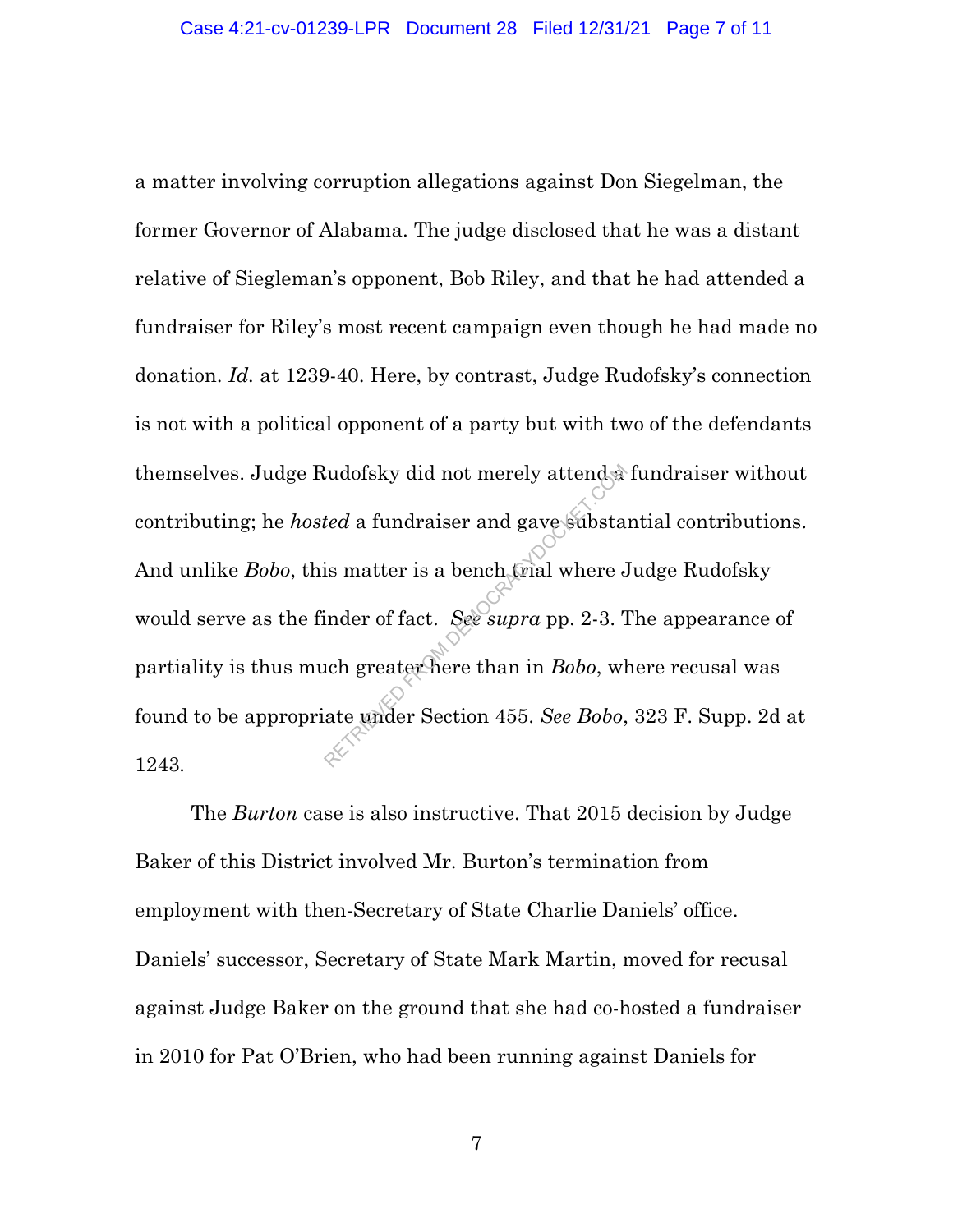Secretary of State at that time. *Burton*, *supra*, at \*1. Judge Baker denied the Secretary's motion because Burton's allegations stemmed from his termination by Daniels—not Martin—and because Martin was merely a nominal defendant under *Ex Parte Young*, 209 U.S. 123 (1908), in his official capacity by operation of law, based on his having succeeded Daniels as the Secretary of State. *Burton*, *supra*, at \*6-8. In doing so, however, Judge Baker noted that O'Brien remained on her recusal list in 2015—five years after her 2010 fundraiser and campaign contribution. Id., at \*1. Here, of course, Judge Rudofsky's fundraiser and contributions are more recent than that. And they were not to the opponent of the predecessor to a nominal defendant; Judge Rudofsky is connected directly to two of the defendants who are likely to be key witnesses in the case. *See supra* 2-3. er noted that O'Brien remained<br>er her 2010 fundraiser and camp<br>burse, Judge Rudofsky's fundrais<br>n that. And they were not to the original defendant; Judge Rudofsky<br>edefendants who are likely to be

Canon 2 of the Code of Conduct for United States Judges recognizes that political connections can create the appearance of partiality. (Exhibit 3: Code of Conduct for United States Judges, Canon 2 (2019) ("A Judge Should Avoid Impropriety and the Appearance of Impropriety in All Activities"), *available at* 

https://www.uscourts.gov/judges-judgeships/code-conduct-united-states-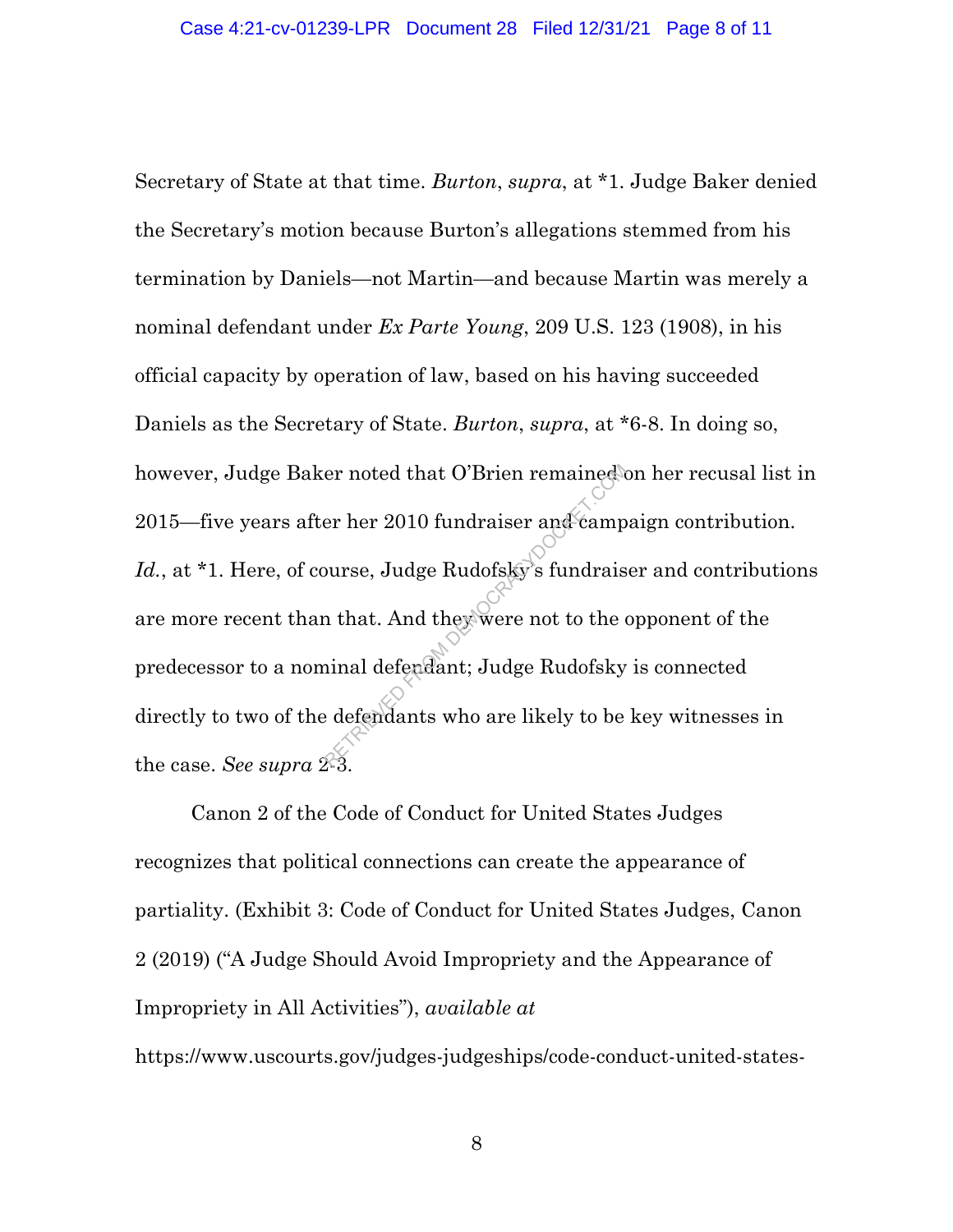judges.) Indeed, Canon 5 prohibits all political activity by sitting federal judges for that reason. *Id.* at Canon 5 ("A Judge Should Refrain From Political Activity"). There is no bright line when it comes to preappointment political activity, however, and the decisions under Section 455 depend heavily on the particular circumstances of each case. While "[t]he fact of past political activity alone will rarely require recusal," *Higganbotham v. Oklahoma ex rel. Oklahoma Transp. Comm'n*, 328 F.3d 638, 645 (10th Cir. 2003), the circumstances here go well beyond mere past political activity or affiliation. The circumstances here involve recent and substantial political support for two of the three defendants. A reasonable objective observer would see an appearance of partiality under these circumstances. Retaklahoma ex rel. Oklahoma Transp.<br>
Reflection of the control of the community of the community of the velope observer would see an appearance observer would see an appearance of the conclusion.

## **Conclusion**

An independent and honorable judiciary is indispensable to justice in our society. Deference to the judgments and rulings of the courts depends on public confidence in the integrity and independence of judges. That is especially true in cases of significant public importance and scrutiny such as this one and one in which the judge will make not only the legal determinations, but also findings of fact and other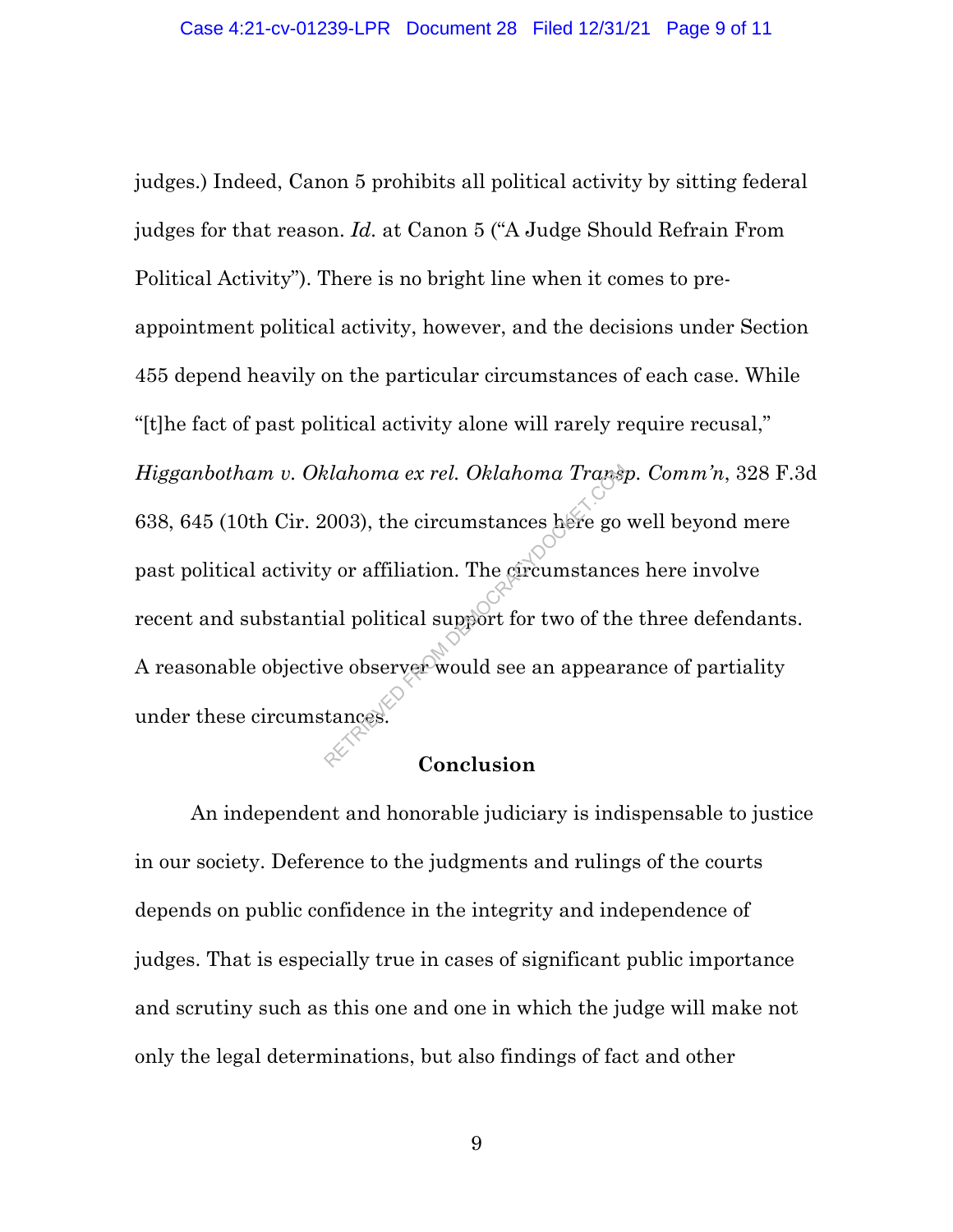credibility determinations. Every detail of this case is likely to be reported widely. The appearance of partiality must be avoided, and "a party aware of alleged grounds for a trial judge's disqualification [is] obligated to present the motion to that judge." *United States v. Fiske*, 968 F. Supp. 433, 435 (E.D. Ark. 1996).

Because the circumstances of this case could cause a reasonable member of the public to doubt Judge Rudofsky's impartiality in decisions affecting two of the three individual defendants, the Court should grant the plaintiffs' motion for recusal. day<br>- Competition From Democracy Competition

Dated: December 31, 2021  $\sqrt{2}$  Respectfully Submitted,

Bryan L. Sells (*PHV* Admitted) Email: bryan@bryansellslaw.com THE LAW OFFICE OF BRYAN L. SELLS, LLC Post Office Box 5493 Atlanta, Georgia 31107-0493 Tel: (404) 480-4212 (voice and fax)

Gary Sullivan (AR Bar: 92051) Email: gary@acluarkansas.org ARKANSAS CIVIL LIBERTIES UNION FOUNDATION, INC.

Ceridwen Cherry (*PHV* Admitted) Email: ccherry@aclu.org AMERICAN CIVIL LIBERTIES UNION, VOTING RIGHTS PROJECT 915 15th St NW